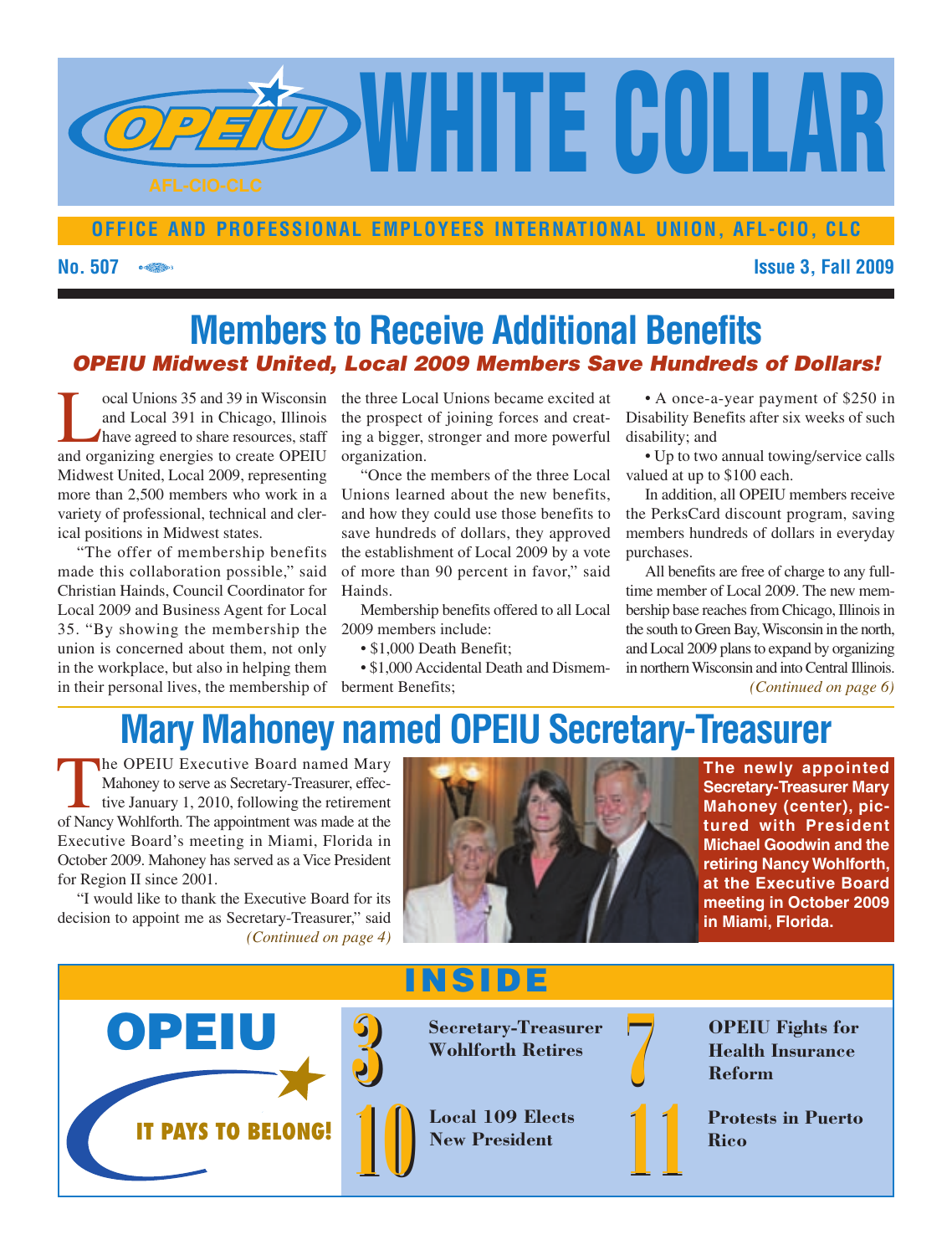# **■ Editorial**



# **We Want to Hear Your Thoughts About OPEIU's Membership Benefits Program!**

**By Michael Goodwin, International President**

The membership benefits program, originally established for<br>bargaining units in specified right-to-work states and other<br>groups where membership is voluntary such as Guild 45<br>state chapters. Podiatry, has been a great succ bargaining units in specified right-to-work states and other groups where membership is voluntary such as Guild 45 state chapters, Podiatry, has been a great success. For example, in Las Vegas, Nevada, the International Union's membership benefit program was instrumental in increasing membership in bargaining units of more than 5,000 taxi drivers from 831 drivers in 2006 to more than 3,000 drivers today!

The Industrial, Technical and Professional Employees Union (ITPEU), OPEIU Local 4873, works with the United Steelworkers (USW) under the banner of the Alliance and shares the cost of providing benefits. The ITPEU represents drivers at Yellow, Checker, Star and Henderson taxi companies and the USW represents drivers at six other companies. The success in Las Vegas has prompted USW President Leo Gerard to invite a delegation from ITPEU and me to join him at their December 2009 Executive Board meeting in Pittsburgh, Pennsylvania. The USW's interest is to explore how the Las Vegas program can be extended to other communities.

The program has also been successful among the Government Supervisors Association of Florida (GSAF), OPEIU Local 100, where membership growth has been substantial since the inception of the program and now stands at more than 2,300 members. And there's many more opportunities in Florida since the Union represents more than 6,500 employees in Miami-Dade and Broward counties.

At the 2007 OPEIU Convention in Las Vegas, the delegates approved the establishment of a national PerksCard for all of its 105,000 members. The PerksCard is a national discount card that saves members hundreds of dollars on purchases they make every day, including restaurants, movie theaters, online shopping, and gift cards, etc. The PerksCard works for everybody online, with discounts available when making purchases with national vendors. It also works well in densely populated areas that tend to offer a greater amount of availability of restaurants, movie theaters and walk-in establishments where the member simply needs to show the PerksCard to get the discount. It does not work as well in the more rural areas where there are fewer opportunities to use the card. Therefore, the International Union has thousands of members who are saving money every day in

urban areas, while other members in rural areas are finding savings by shopping online.

We are in the process of discussing these issues with the management of the Perks Group who issues the card. The Union has a three-year contract with the company ending September 30, 2010, and a decision will have to be made soon regarding its continuation. At present, the Union pays \$.25 per member totaling \$26,250 per month, and has informed the company that this cost needs to be reduced or eliminated. Perks Group's response was for OPEIU to allow the company to promote the listing of other products on the website for members to purchase such as auto insurance and homeowner's insurance, etc.

OPEIU made it clear to the company that we are not interested in being the cat's paw for a retailer, but rather are extremely interested in how we can save money for our members through group purchasing of a product with a defined discount. For example, in a dental network plan, the cost of each procedure is listed so the member can match the listed price against a quote they received for the same product and service. What's not acceptable to the Union is when retailers claim to give 20% to 60% discounts, but the buyer is never sure off what amount. There are certain retailers whose marketing strategy is to double the price and announce a 50% discount, leading the buyer to think they are saving money when, in fact, they are not.

In the meantime, the OPEIU Executive Board is looking at all of the above issues so that a recommendation can be made. However, we would appreciate your input into this process.

Please let us know whether or not you think the continuation of the PerksCard is a worthy effort, keeping in mind we may be able to substantially reduce or eliminate the cost. Generally speaking, we are informed that many groups love the PerksCard and use it often to save members hundreds of dollars. On the other hand, we need to build the program further in rural areas.

On page 4 is a response card for you to complete and send to Nicole Korkolis, Director of Communication, Education and Research, c/o OPEIU, 265 W. 14th St., Suite 610, New York, NY 10011 and let her have your thoughts on this matter. You can also email her at frontdesk@opeiu.org.

**Please take a moment to fill out the response card on page 4.**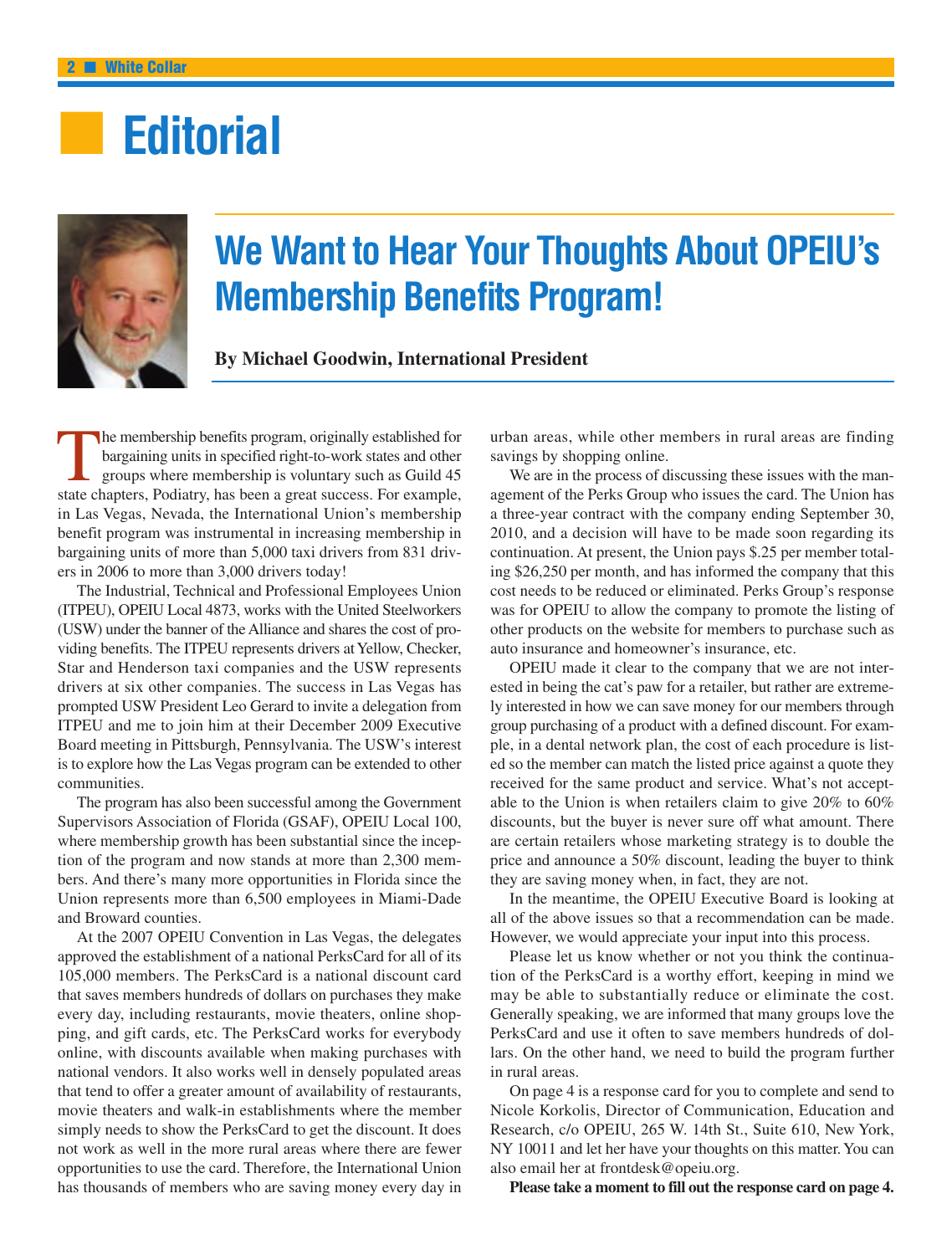# **Nancy Wohlforth Retires After 31 Years of OPEIU Service**

fter an OPEIU career spanning more than 31 years, including the past seven as Secretary-Treasurer, Nancy Wohlforth announced to the Executive Board that she will be retiring effective January 1, 2010.

"Retiring from OPEIU is so hard to do because I've had a love affair with this union since 1978 when I started out with Local 3 in San Francisco," Wohlforth told the Board members. "And, as Secretary-Treasurer, I've had the most difficult, most exciting job of my life. I got the chance to help build this union of ours, and to fight for things we believe in like health care for all, domestic partner benefits and social justice, and to try to strengthen our pension funds both in good economic times and disastrous times.

"I'm feeling sad about leaving this union that's been at the center of my life all these years, but am delighted and very, very relieved that the new Secretary-Treasurer will be Mary Mahoney. I can't imagine a better person for the position."

Wohlforth went on to express her gratitude to the many people she has worked with and that have supported her in her work with OPEIU, including her life partner Denice Lombard.

"Every single thing I've done in this union — every single thing I am in life —



#### **Nancy Wohlforth announces her retirement, effective January 1, 2010.**

is because of her," Wohlforth said. She also expressed her thanks to the members of the Executive Board, which she called "one of the strongest and wisest of any union in America," and to the "thousands of OPEIU members who have marched with me, organized with me, lobbied with me, rallied with me, negotiated with me, joked with me, befriended me, hugged me and most of all have been with me through some of my recently very difficult times."

Wohlforth also shared her admiration of President Michael Goodwin, who asked her to step into the role of Secretary-Treasurer following the untimely death of Carol Dupuis in 2001.

"Mike is literally one of the very finest union leaders of this generation when it comes to fighting for equality and diversity for all," said Wohlforth. "He really, deeply believes in civil rights, and dignity and fairness for everyone, whether they're LGBT (lesbian, gay, bisexual or transgendered) or straight, whether they're female or male, whether they're black or brown or Asian or white.

"For some union leaders, equality is a nice option. For Mike Goodwin, it's how he runs his union and lives his life."

Wohlforth concluded by telling the Executive Board that "for the last 31 years, I've been the luckiest woman in America. For everything this union has done for me, for the chance it's given me to fight for the things I believe, for the brave, sentimental, generous women and men it's brought into my life, for the lessons about solidarity it's taught me over and over again, for all of my dreams that have come true because of OPEIU, I thank you from the bottom of my heart."

## **Allen Byron Named Vice President of Region II**

The Executive Board has named Allen<br>Byron to serve as Vice President for<br>Region II. Byron is Secretary-<br>Treasurer/Business Manager of Local 32 Byron to serve as Vice President for Region II. Byron is Secretary-Treasurer/Business Manager of Local 32 in Union, New Jersey. He fills the seat left open on the Executive Board by Mary Mahoney, who now will serve as OPEIU Secretary-Treasurer, effective January 1, 2010.

"Allen has been a dedicated union leader for many years, and his life's mission has been to better the lives of working families in New Jersey," said President Michael Goodwin. "His experience working at Local 32, defending members and negotiating higher pay and benefits, makes him the perfect person to represent the members of Region II."

Byron was a Senior Computer Operator at the Newark Housing Authority (NHA) in November 1979 when he was selected to serve as a member of the contract negotiating committee for the union representing the workers, SEIU Local 617. After a promotion to Supervising Computer Operator, he joined OPEIU Local 32 and became President of the NHA Association, as well as fulltime Union Representative and Chief Shop Steward.

Upon his retirement from NHA in May 2005, Byron became a Local 32 Business Representative, and in 2006 became the Secretary-Treasurer/Business Manager. With the support of OPEIU, he was appointed Vice President of the New Jersey State AFL-CIO. Byron is a lifelong resident of Elizabeth, New Jersey. **Allen Byron**

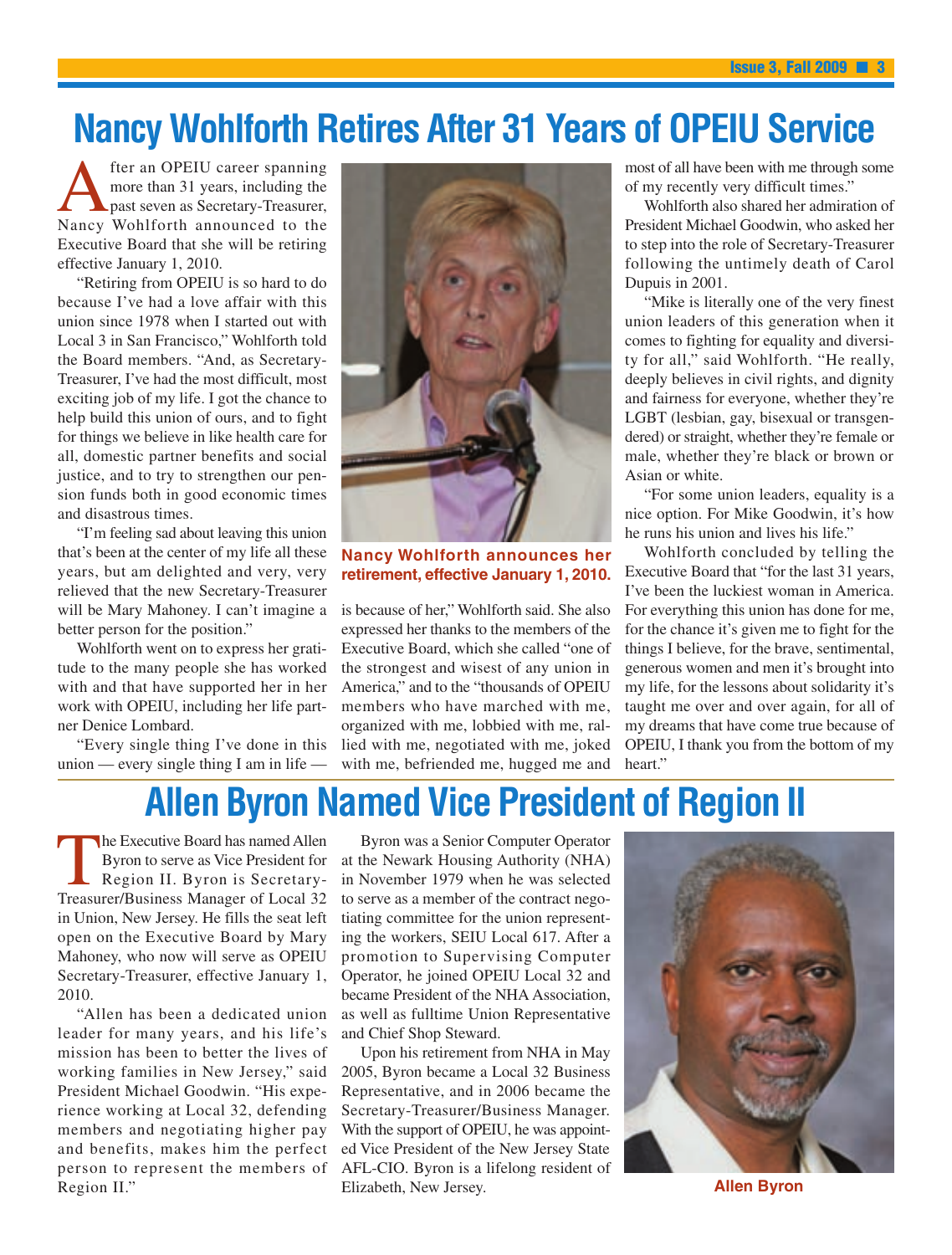# **Letters to the Editor**



**Again, we reprint letters from our members on various issues. We invite our readers to continue to share their opinions with us, whether in support of** or in opposition to our **own. Debate is healthy and welcomed in this union.** Letters are edited for **length only, not content. Remember: Anonymous letters will not be printed.**

> **You can also reach us on the web:**

#### **www.opeiu.org**

### **WHITE COLLAR**

Official Organ of OFFICE AND PROFESSIONAL EMPLOYEES INTERNATIONAL UNION affiliated with the AFL-CIO, CLC http: www.opeiu.org

MICHAEL GOODWIN NANCY WOHLFORTH<br>President Secretary-Treasurer *President Secretary-Treasurer*

 $\circ \bigoplus$ 

CALM<sub>M</sub> ACPS

WHITE COLLAR (ISSN 0043-4876) is published quarterly by Office and Professional Employees International Union, 1660 L St., N.W., Suite 801, Washington, D.C. 20036. Periodical postage paid at Washington, D.C. POSTMASTER: Send address changes to Office and Professional Employees International Union, 1660 L St., N.W., Suite 801, Washington, D.C. 20036.

Reproduction by the Labor Press of any or all material herein contained is not only permitted, but wholly desirable in the inter-est of workers' education.

*Subscription Price \$1 a Year*

#### **Dear President Goodwin:**

On behalf of the employees of the International Brotherhood of Teamsters Local 237 who attended the Health Insurance Reform rally inWashington, D.C. on June 25, I want to express our heartfelt gratitude and appreciation for having the opportunity to participate in the festivities and the hospitality that was extended to us from you and your staff.

Although there were some mishaps along the way, we were able to overcome those setbacks and not lose focus on the true purpose of our endeavor.

Thanks again and please continue to keep us informed on all upcoming events. Sincerely, **Evelies Cabrera** Local 153 Shop Steward **Dear Secretary-Treasurer Wohlforth:** I would like to take this opportunity to

thank you once again for your generous support of my education. I consider my first year at Michigan State University a great success and despite the challenging year that stands ahead of me, I plan on the second year being the same. Without the support of this scholarship from OPEIU, there would be far more financial strain on myself and my family and I cannot express how much we appreciate your help. Thank you very much!

> Sincerely, **Andrew Rockwell** Computer Science '12 Michigan State University

New York, N.Y. *this year's scholarship winners. See page 13 for more information about*

## **Mary Mahoney named OPEIU Secretary-Treasurer**

#### *(Continued from page 1)*

Mahoney when accepting the appointment. "I'm very excited about this new chapter in my life. I have been on the Executive Board for many years and have learned a lot and seen firsthand the responsibility of the Secretary-Treasurer position. I know in this new role I'll be faced with many challenges and I love a challenge," said Mahoney.

Mahoney has been a member of Local 6 for more than 30 years, and has served as President since 1995. During her time as a member, she was an employee of the Massachusetts Trial Court, which is Local

6's largest bargaining unit. She began as a Steward for Local 6, and later became an Executive Board Member, and was eventually elected to the position of Executive Board Vice President.

Mahoney became Business Manager of Local 6 in 2001. She also serves as a Vice President to the Massachusetts AFL-CIO and received that organization's highest honor in 2006, is a member of the Coalition of Labor UnionWomen (CLUW), and serves on the Executive Council for the Greater Boston Labor Council as well as a number of central labor councils in Massachusetts.

### **We want to hear your thoughts about** *PerksCard!*

**Clip and return to OPEIU, Attn: Nicole Korkolis, 265 West 14th Street, Suite 610, NY NY 10011 or email frontdesk@opeiu.org.**

How often do you use the *PerksCard*?

\_\_\_\_\_\_ I rarely use it \_\_\_\_\_\_ I never use it

Lackground Several times a month and  $\frac{1}{2}$  Once or twice a month

For which services/goods do you use the *PerksCard*?

What other types of goods/services would you like to see offered by the *PerksCard*?

How could we improve the *PerksCard*?

Would you like to continue to have the *PerksCard* benefits provided to OPEIU members? \_\_\_\_\_\_\_\_\_\_\_\_\_\_Yes \_\_\_\_\_\_\_\_\_\_\_\_\_\_\_\_No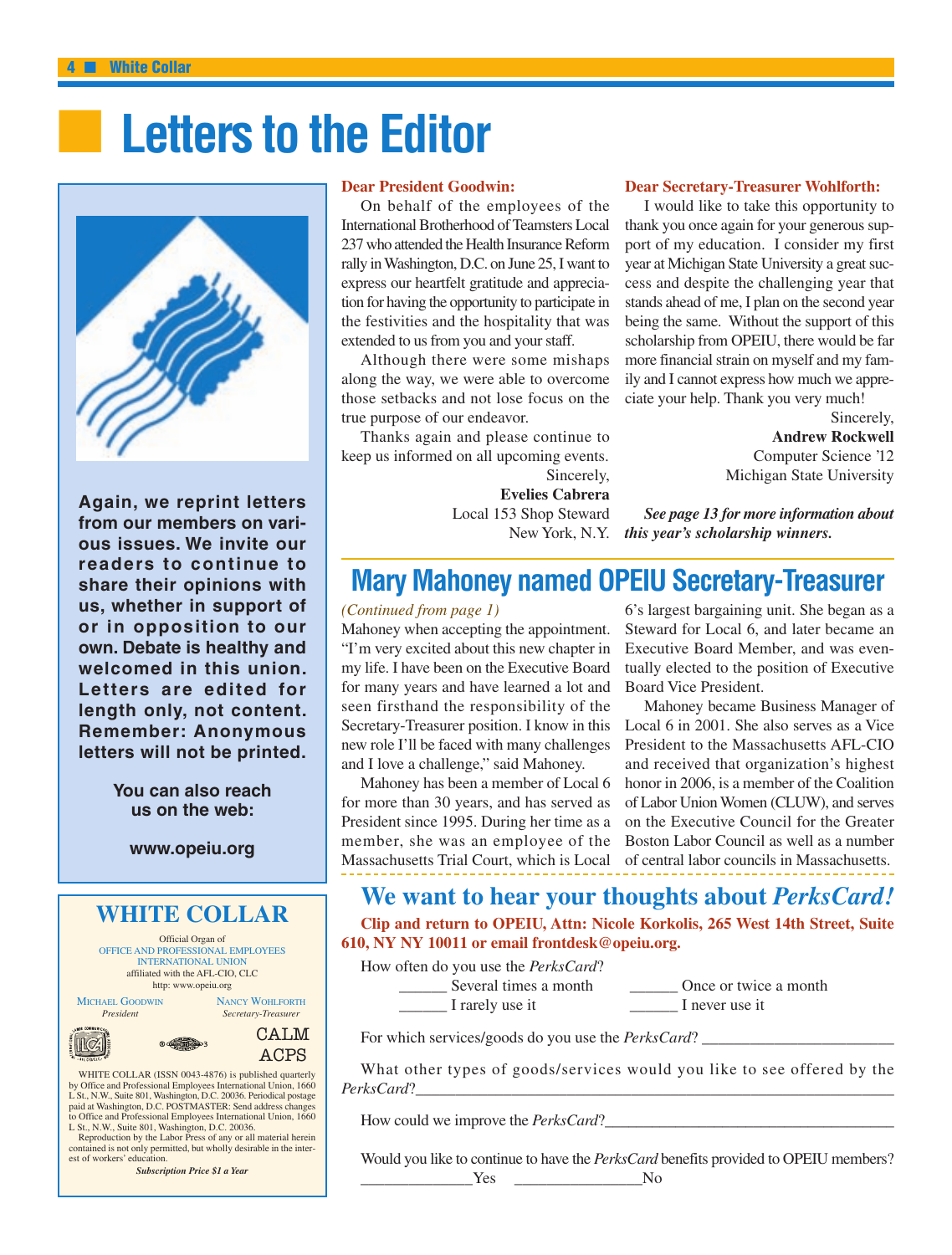## **Korkolis Joins OPEIU as Director of Communication, Education and Research**

icole Korkolis has joined OPEIU as Director of Communication, Education and Research. In this position, Korkolis will oversee all communication, marketing and educational activities on behalf of the International Union to support its international operations, organizing and political action campaigns, as well as Local Union activities.

"Nicole's wide-ranging experience in communication, public affairs and labor relations will be a tremendous asset to OPEIU," said President Michael Goodwin. "She will help us to improve how we communicate with our members and our Local Unions, use modern technology and the newest methods to assist with lobbying our state and national leaders on issues of importance to OPEIU, and raise the visibility of the union overall."

Korkolis has twenty years of experience helping the labor movement communicate with its members and constituents. Prior to joining OPEIU, Korkolis was Managing Director of the Carmen Group, Inc., overseeing the firm's public relations division with clients that included international and local unions, nonprofit, educational, business and financial entities.

She also served as Senior Vice President with The Kamber Group, at the time one of the nation's largest unionized public relations firms.

For OPEIU, Korkolis will oversee all OPEIU communication activities, publications, websites, marketing and advertising, the Educational Conferences, as well as the International's Membership Benefits department.



**Nicole Korkolis, OPEIU Director of Communication, Education and Research.**

# **Charles Wowkanech Honored by ALM**

The American Labor Museum/Botto<br>House National Landmark honored<br>New Jersey State AFL-CIO President<br>Charles Wowkanech at its 27th Annual Sol House National Landmark honored New Jersey State AFL-CIO President Charles Wowkanech at its 27th Annual Sol Stetin Awards Gala on November 19, 2009.

"We were so pleased to honor Charles Wowkanech this year," said President Michael Goodwin, who also serves as President of the American Labor Museum (ALM). "We couldn't find a more deserving person than him, whose career represents the same values and goals of the American Labor Museum — protecting and ensuring a better life for America's working families."

"It is a great honor to receive this recognition from the American Labor Museum," said Wowkanech. "My years of experience as a member of the New Jersey labor movement have taught me there is no limit to how much we can accomplish by working together. Beyond legislative victories, union members have built a culture that respects all people and promotes a family bond between us. It continues to be my life's ambition to uphold, protect, and promote the working family values that we all share." Wowkanech was first elected president of the million-member statewide New JerseyAFL-CIO on January 5, 1997.TheAwards Gala also honored Representative Bill Pascrell Jr. (D-NJ).

In addition, special recognition awards were presented to Irwin Nack, former president of the American Federation of Teachers (AFT) Local 1796 and American Labor Museum Trustee, and Bennet D. Zurofsky, Esq., labor and civil rights lawyer and director of the New Jersey Industrial Union Council (IUC) "Solidarity Singers."

The Sol Stetin Awards are named for Mr. Stetin, who was a former president of the Textile Workers Union and a founder of the American Labor Museum.

The American Labor Museum is housed within the Botto House National Landmark in Haledon, N.J. The Botto House was the scene of rallies held during the Paterson Silk Strike of 1913. It was declared a United States National Historic Landmark in recognition of its role in the effort to end child labor and secure improved working conditions.



**OPEIU President and President of the American Labor Museum Michael Goodwin; Bennet D. Zurofsky, Esq., Labor & Civil Rights Lawyer & Director of** the Solidarity Singers, New Jersey Industrial Union Council (IUC); Irwin Nack, AFT **Local 1796, William Paterson University & American Labor Museum Trustee; Charles Wowkanech, President, New Jersey State AFL-CIO; and Angelica Santomauro, Ed.D., Director of the American Labor Museum.**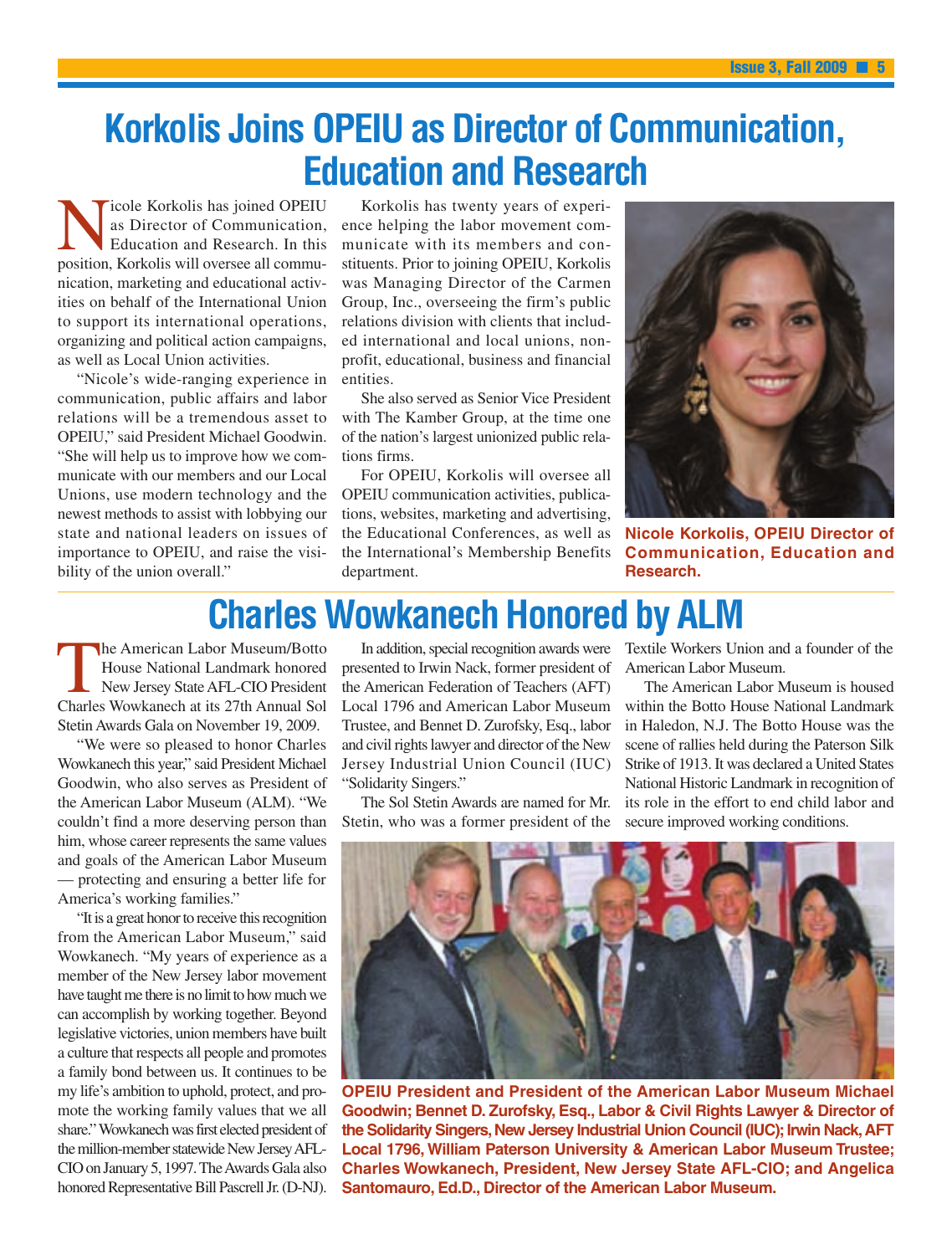## **Members to Receive Additional Benefits**

#### *(Continued from page 1)*

Discussions began in the summer of 2009, and were approved by Local Unions 35, 39, and 391 following the initial meeting of the steering committee in June 2009. Shortly thereafter, the proposal was overwhelmingly approved by the general membership of each Local Union.

The establishment of Local 2009 was necessary to lower operating costs, aid in the organizing of new units and to better service existing members, as well as to more efficiently share staff and their collective expertise.

"The program was designed in a way to

benefit everyone involved," said Hainds. "The new Local 2009 will now be able to hire a full-time Organizer and a floating Business Agent to help with the expanded territory, which has jurisdiction over Wisconsin, Illinois, northwest Indiana and eastern Iowa. The staff will receive enhanced technology to help them more effectively do their jobs, and most importantly, the members will receive additional membership benefits," Hainds said. "We received a great deal of assistance and support from the International Union, and are particularly grateful to President Michael Goodwin

and Director of Organization and Field Services Kevin Kistler for all their help."

"Local 2009 has already made good on its promises in just a five-month period," said Hainds. "We have already used the benefit program to successfully organize a new unit, a Dunkin' Donuts bakery in the western suburbs of Chicago (full story below) and are on course to save tens of thousands of dollars per year by joining Local 2009 and receiving membership benefits."

To learn more about OPEIU Midwest United, Local 2009, visit the website www.opeiu2009.org.

## **Dunkin' Donuts Bakery Workers Vote YES!**

n September 8-9, 2009, 40 bakers, fryers, finishers, drivers and janitors working at a Dunkin' Donuts bakery located in the western suburbs of Chicago voted in favor of joining OPEIU Midwest United, Local 2009.

These workers had contacted representatives of Local 2009 in July and indicated they were interested in union representation. They had grown tired of dangerous working conditions, dealing with an employer who routinely refused to pay workers' compensation claims, having their paychecks bounce when they tried to deposit them, having no benefits and their schedules changed at the whim of management. "They knew that coming together with their co-workers to organize a union with Local 2009 was the only way that guaranteed any hope for change," said Christian Hainds, Council Coordinator of Local 2009.

Despite language and cultural barriers, these workers stuck together throughout the campaign and resisted the employer's attempt to exploit their differences and divide the workforce. They stood up at meetings, spoke with each other about the benefits of joining Local 2009, went on house calls and organized rideshares to meetings to ensure everyone was able to hear the union message.

"We had to overcome a lot of barriers in organizing this unit," said Hainds. "But, throughout, the committee remained solid, the



A worker displays burns she benefits program, **received to her forearm on the job,** provided to all due to a lack of protective gear. members to effec-Safety was a prime reason the work- tively organize the **ers sought union representation.**

staff was able to effectively and quickly counter management's anti-union campaign, and we won!"

Of particular interest was how Local 2009 utilized the membership unit. "We were able

to use the program in many ways," said Hainds. "It helped to offer something concrete to the workers immediately upon joining the union. And when management asked the union to put their promises in writing, we were able to provide them with a letter explaining all of the guaranteed benefits that come with membership in Local 2009."

The workers at the Dunkin' Donuts bakery have elected their first bargaining team,



**Christian Hainds, Local 2009 Council Coordinator.**

have generated contract proposals, and are now ready to achieve and work under their first union contract.



**The Local 2009 Organizing Committee, including Council Coordinator Christian Hainds and Organizer Gabriel Byrd.**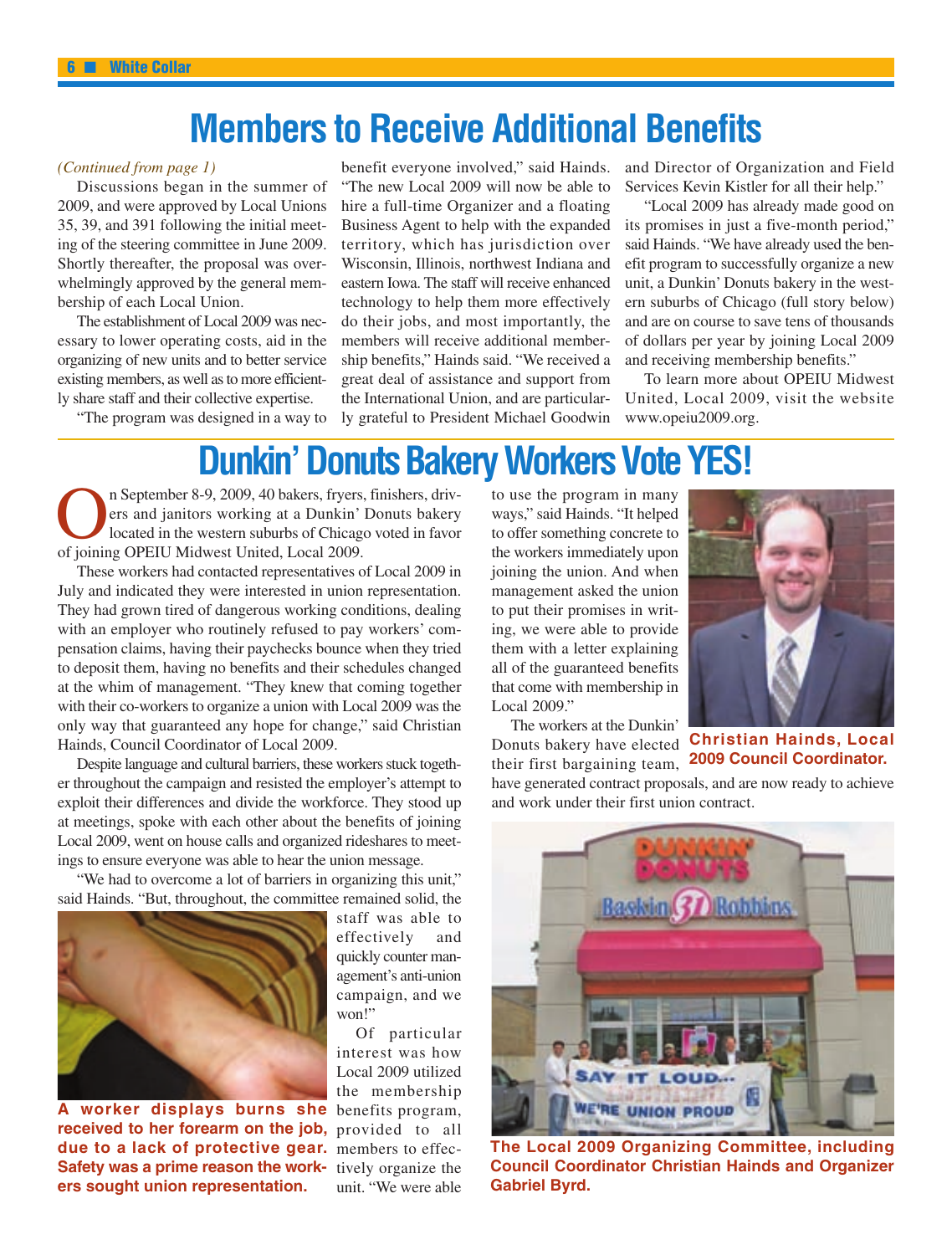## *Lobbyist Corner* **Health Insurance Reform Takes Giant Step Forward**

The Democratic-controlled House and Senate have moved one step closer to ensuring that all Americans have comprehensive health insurance reform that will bring down costs and improve quality of care.

OPEIU and AFL-CIO unions have said that an optional public health insurance plan must be the center of any reform, and that health care can't be paid for by taxing the middle class. OPEIU has been a strong voice in this long fight, advocating on behalf of working families, and has also taken another step to ensure fairness for its members in the National Guild of Medical Providers of the Lower Extremity, Guild 45.

Members of Guild 45 are Doctors of Podiatric Medicine (DPM), specialists who medically and surgically treat conditions of the foot and ankle and manifestations of systemic diseases in the foot and ankle.

DPMs are defined as "physicians," along with Medical Doctors (MDs) and Doctors of Osteopathy (DOS) in Title XVIII of the Social Security Act governing Medicare, but podiatrists are not similarly defined as physicians in Title XIX of the Social Security Act governing Medicaid.

"This issue is of critical importance to podiatrists who have been fighting for equality in Medicaid for more than 40 years," said President Michael Goodwin. "This is a discrimination issue preventing licensed podiatrists from treating Medicaid patients, and should have been corrected many years ago." Thus OPEIU supports legislation that would end this discriminatory practice and has worked to have it included in the current health insurance reform bills being considered in Congress.At its convention in September, theAFL-CIO also unanimously adopted Resolution 37, "Resolution to Prevent Discrimination Against Doctors of Podiatric Medicine," submitted by OPEIU.

President Goodwin continues to follow the current developments in the negotiations between the Senate committees and has requested the help of Senator Charles Schumer (D-NY), a member of the Senate Finance Committee, to ensure the provision is included in the final Senate bill as it goes to conference. Representative Diana DeGette (D-CO), sponsor of a House bill to correct the discrimination practice in Title XIX, did include the provision in the Energy and Commerce Committee's health care reform bill.

Both the House and Senate Democratic leadership are moving forward to integrate the bills and move them to the floor for debate, and then to conference to provide legislation that will give theAmerican people a health care system that will not tax or bankrupt them, but instead allow them access to quality care by the doctor of their choice.

This will not happen without action! Please email, call and visit your U.S. Representatives and Senators and tell them now is the time for real health insurance reform. The timetable is unclear, but one thing is clear – OPEIU needs your help to see positive change. As this issue is ongoing, an update will be provided in the next issue of *White Collar*.

### *After Health Care Debate is Over, Employee Free Choice is Next!*

Once the health care debate is over, and hopefully, President Obama has signed real insurance reform into law, Congress will turn its attention to the Employee Free Choice Act.

"We are confident Congress will pass the Employee Free Choice Act, but the exact details and when it will happen are still unclear," said President Michael Goodwin.

The law, to level the field between workers and bosses in organizing and bargaining, is one of labor's two top legislative priorities — along with health care reform — for labor-backed Democratic President Barack Obama and the Democratic-run 111th Congress.

President Obama is firmly behind the measure, saying that its passage is one key to restoring the U.S. middle class. "That's why I stand behind the Employee Free Choice Act – because if a majority of workers want a union, they should get a union," Obama told delegates to the AFL-CIO Convention in September. "If it (the bill) is stuck, it'll be on the details," said AFL-CIO President Richard Trumka.

The Employee Free Choice Act, as originally written, would give workers – not bosses — the choice of how to recognize unions in the workplace, after a verified majority of workers sign union election authorization cards. They could choose immediate recognition through "majority signup" or an NLRB-run election.

The law would also impose triple damages for each instance of labor law-breaking — such as illegally firing a worker for advocating unionization — and would order binding arbitration between bosses and unions if the two sides can't agree on a first contract within 120 days of starting negotiations.

The Senate is the obstacle to passing the law, with the Democrats negotiating with themselves on provisions needed to get the 60 votes to overcome the planned GOP filibuster.

The problem is the Democrats don't have those 60 votes, at least right now. A "gang of six" is discussing proposals to change the law, said one of them, Republican-turned DemocratArlen Specter of Pennsylvania.A second problem is that another Democratic seat, that of the late labor champion Edward M. Kennedy, is vacant and right now can only be filled by a special election — scheduled for January 2010. Senator Specter, EFCA sponsor Tom Harkin (D-Iowa) and Sens. Charles Schumer (D-NY), Tom Carper (D-Del), Mark Pryor (D-AR), and Sherrod Brown (D-OH), are in discussions with union leaders, trying to write a bill that will get 60 votes.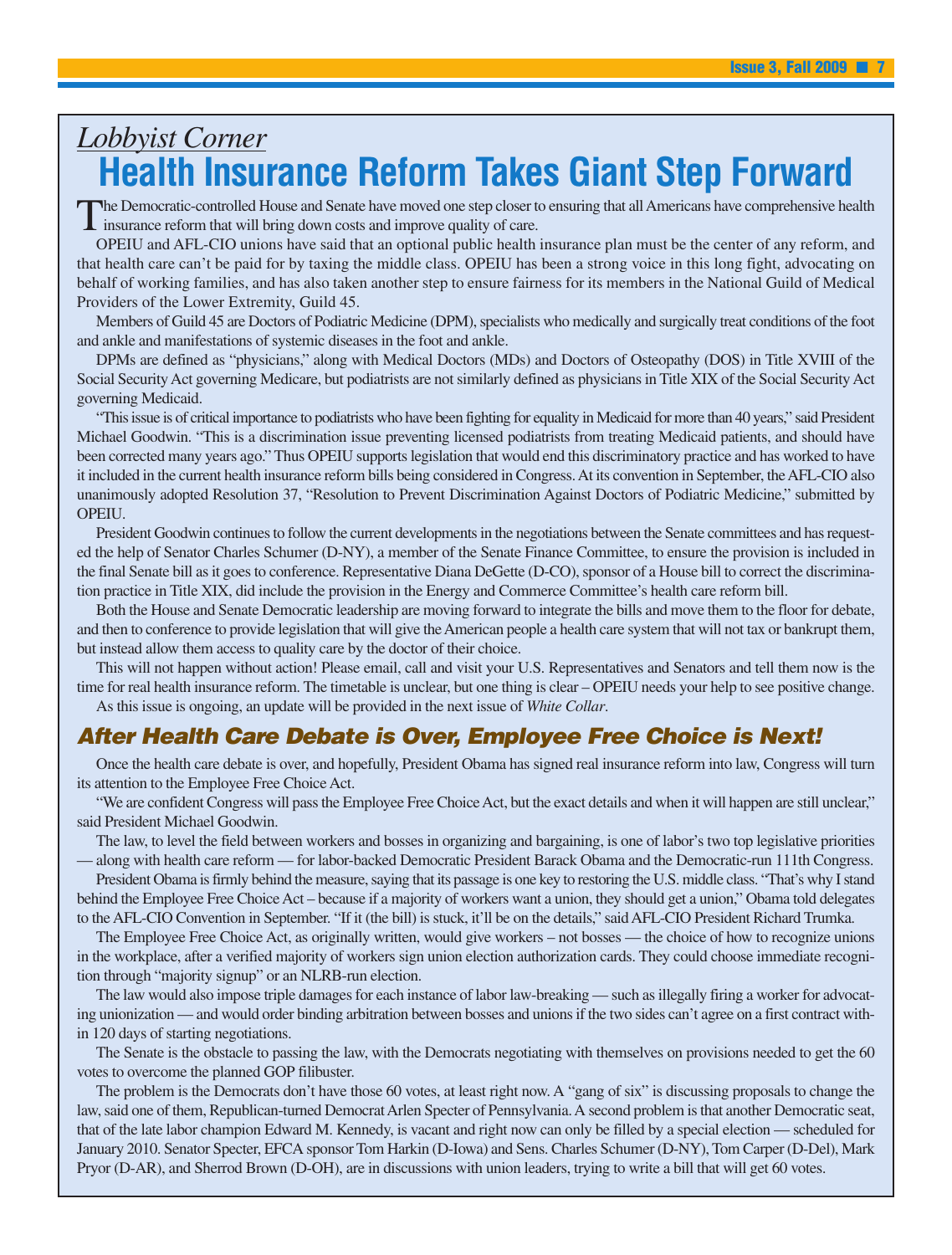# **OPEIU AT THE AFL**



**OPEIU delegates and guests to the AFL-CIO Convention, held September 13-17, 2009 in Pittsburgh, Pennsylvania,** included Vice President for Region II and recently appoint**ed OPEIU Secretary-Treasurer Mary Mahoney, Vice President for Region IV Becky Turner, and Local 251 Acting President Kelley Burns. They are pictured wearing their "Diversity is Our Strength" t-shirts at the Diversity Summit held prior to the opening of the Convention.**



**President Michael Goodwin talks with Mike Davis, Executive Director of the Pennsylvania Podiatric Medical Association (PPMA).**



**OPEIU delegates, alternates and guests to the AFL-CIO Convention, pictured at the Diversity Summit held September 13, are (left to right) International Vice President Walter Allen Jr., ITPE/OPEIU Local 4873 Secretary-Treasurer John Brenton III, Secretary-Treasurer Nancy Wohlforth, Local 8 President Verlene Jones, ITPE/OPEIU Local 4873 Vice President and Director of Organizing Dennis Arrington, Region IV Vice President Becky Turner, President Michael Goodwin, NAACP New York Branch President Dr. Annie B. Martin, Region II Vice President and recently appointed OPEIU Secretary-Treasurer Mary Mahoney, Region III Vice President Green Lewis, ITPE/OPEIU Local 4873 President and OPEIU Region III Vice President John Conley, Local 153 Senior Business Representative Patricia Hoffman, and Local 251 Acting President Kelley Burns.**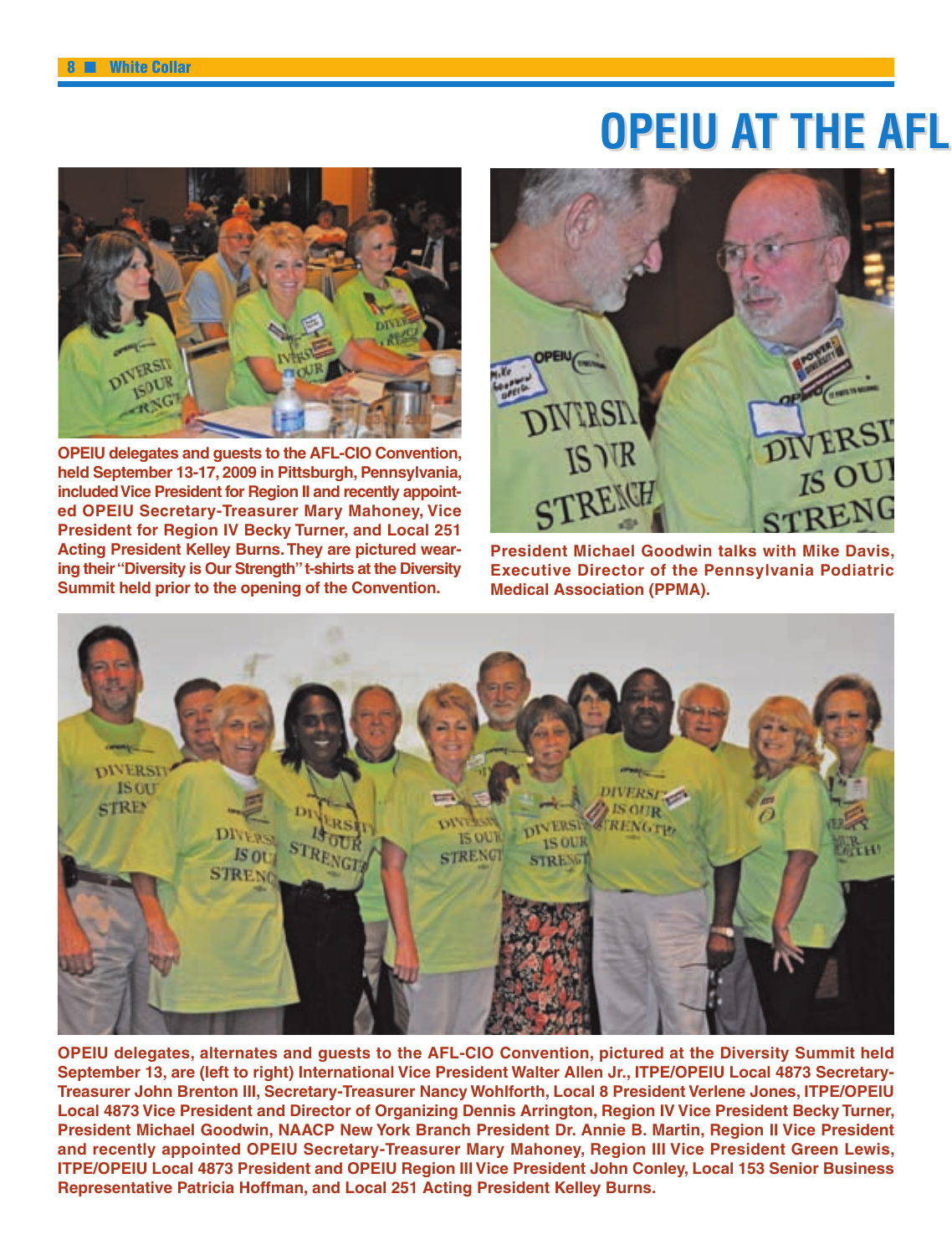# **-CIO C ONVENTION ONVENTION**



**OPEIU delegates and alternates to the AFL-CIO Convention, pictured left to right, are Region II Vice President Richard Lanigan, Region III Vice President Green Lewis, Guild 45 President and OPEIU Region II Vice President Dr. John Mattiacci, President Michael Goodwin, Region IV Vice President Becky Turner, Region II Vice President Mary Mahoney, Local 153 Hotel Representative Rebecca Pomares, Director of Organization and Field Services Kevin Kistler and Local 153 Senior Business Representative Patricia Hoffman.**



**Filmmaker Michael Moore introduces his movie, "Capitalism: A Love Story," which had its world premiere at the AFL-CIO Convention.**



**President Barack Obama greets delegates after his address to the AFL-CIO Convention.**



**President Goodwin with America's Agenda: Health Care For All President Doug Dority. President Goodwin is on the board of directors of America's Agenda, an organization that brings together national and international labor unions, businesses and government leaders to work toward winning guaranteed access to affordable, high-quality health care for every American.**



**Director of Organization and Field Services Kevin Kistler (left) and Pennsylvania Podiatric Medical Association (PPMA) Executive Director Mike Davis help Region IV Vice President Becky Turner prepare to address the convention in support ofTitle XIX legislation and against capitation systems affecting podiatrists.**



**Retiring AFL-CIO President John Sweeney hands over the convention gavel to the newly elected President Richard Trumka, as newly elected Secretary-Treasurer Liz Shuler and Executive Vice President Arlene Holt Baker applaud.**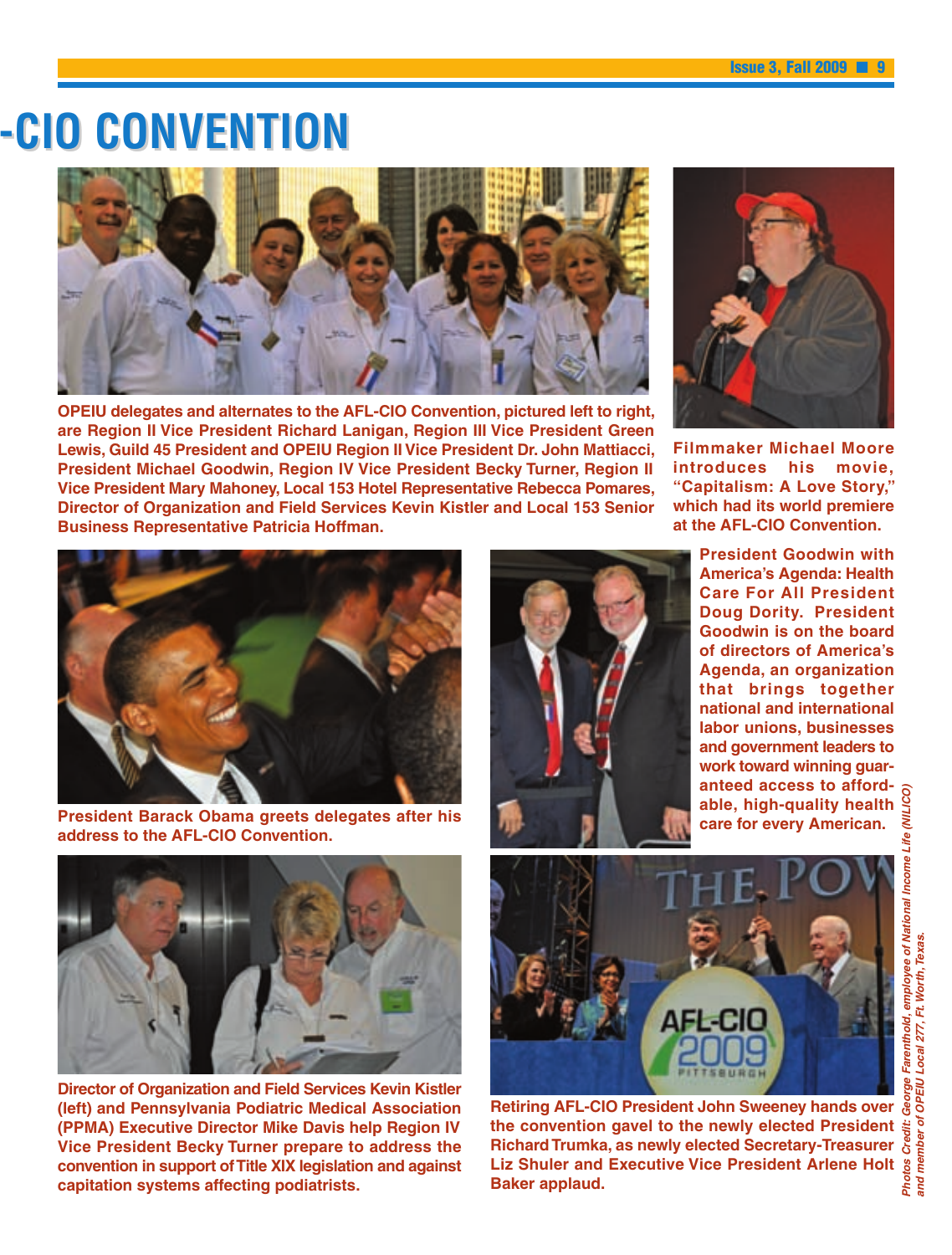# **Local Union News**

### *Phil Newson Elected Local 109 President*

**Phil Newson has been elected the new President of Local** 109, representing Air Methods Corporation (AMC) pilots. A professional pilot for more than 30 years, Newson has been with AMC since 2000 and currently serves as a r 109, representing Air Methods Corporation (AMC) pilots. A professional pilot for more than 30 years, Newson has been with AMC since 2000 and currently serves as a relief pilot for the company. Prior to his election, Newson served as a Local 109 Vice President. He also was the Steward for the AMC unit since its inception, and was involved in the original organizing campaign. Newson will now be part of the negotiating committee's contract renewal efforts with AMC.

Newson will continue Local 109's mission to promote the best interests of professional helicopter pilots in the Air Medical community, fighting for just wages, improving safety, health and welfare benefits, and working conditions.



**Local 109 President Phil Newson (right) and Senior International Representative Paul Bohelski.**

### *Mark McLaughlin Elected President of Local 453*

**Mark McLaughlin, the** newly elected President set of goals in mind. "My goal as newly elected President of Local 453, has a clear President is to make our Local Union more politically active and to strengthen workers' rights, which should go a long way to preventing management abuse," says McLaughlin.



McLaughlin says educating the membership so they can have a stronger political voice is one of his top priorities. And he believes

**Local 453 President Mark McLaughlin.**

the support of the International will help that goal. "Having the steady leadership of President Michael Goodwin and Director of Organization and Field Services Kevin Kistler will keep us on the right track," he says.

McLaughlin has been an employee of the Mass Bay Transit Authority for 22 years. His jobs have included motorman, money room, track worker and supervisor of cleaning.

McLaughlin is also a high school hockey coach, and enjoys spending time with his four daughters. Justine, 24, is a recent graduate of Boston University and is currently working in NewYork; his daughters, Presley, 15, Lauren, 13, and Riley 10, live with him in Boston.

"I feel strength in family and union brotherhood is essential in the times ahead," McLaughlin says.

# **Senator Schumer Marches with Local 153 in NY Labor Day Parade**



**Senator Charles Schumer (D-NY) marches with Local 153 members in the 2009 Labor Day Parade on September 12, 2009 in New York City. Despite a rainy day, Local 153 members turned out in force to march in the parade and celebrate the spirit and contributions of the American workforce. Pictured to the right of Schumer is labor activist Domingo Roman.**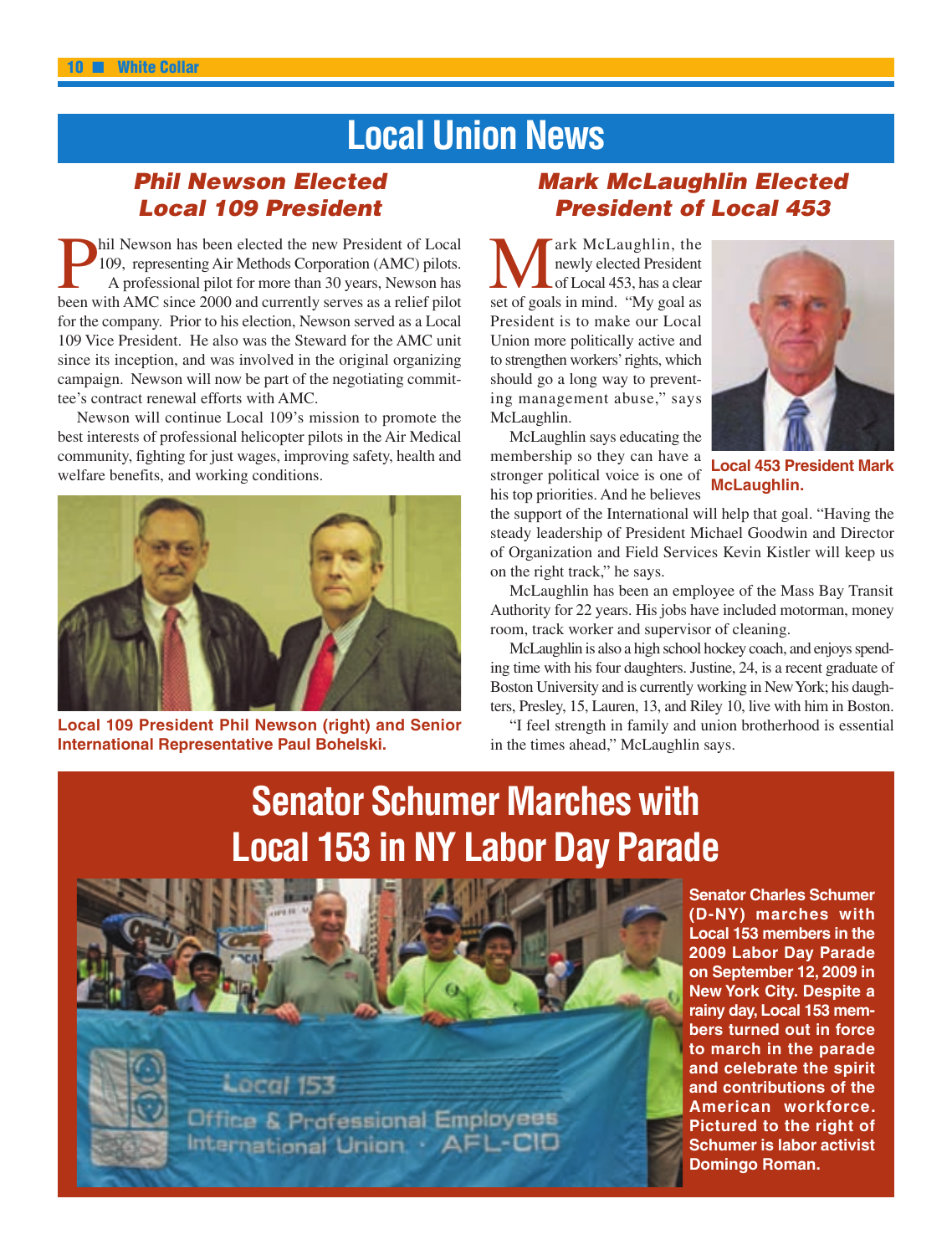# **Local Union News**

# **Local 153 Rallies for Bloomberg**



**Local 153 members rally for New York City Mayor Michael Bloomberg on October 13, 2009 as part of his successful reelection bid on November 3. The rally was held at the El Museo del Barrio in Manhattan, where a debate was held later that evening between Bloomberg and his opponent WilliamThompson, who currently serves as NYC Comptroller. Pictured are Setan Hall University employees and Local 153 members Mabel Wong and Terry Nixon, and labor activists Gloria Tirado and Domingo Roman.**

# **OPEIU Protests Layoffs in Puerto Rico**

ore than 200 Local 153 members in Puerto Rico joined the 200,000-person march at the state capitol building in San Juan on October 15, 2009 to protest Gov. Luis G. Fortuño's plan to slash the budget and lay off thousands of workers, many of whom are OPEIU members. In support and solidarity, rallies were also held in NewYork, Chicago, Philadelphia and other cities.

Using recently passed legislation known as Public Law 7, Fortuño plans to lay off as many as 30,000 public employees and deny collective bargaining to the remainder of the island's public workers. According to the AFL-CIO, Puerto Rico "where unemployment is already at 15%, is set to receive \$6 billion in federal economic recovery funds, more than enough to cover a projected \$3.2 billion budget deficit."

In a letter of support read at the San Juan rally, AFL-CIO President Richard Trumka said, "At times like these — and especially at times like these — the people of Puerto Rico need a strong public sector, not a weaker one. We need the government to step in and push the economy forward, not further weaken it. Laying off public servants, particularly at the scale that the governor is planning, is not only anti-worker, it will set back national efforts toward an economic recovery."

"Today's march is a clear demonstration of opposition to the government's policies," Jose Rodriguez Baez, President of the Puerto Rico Federation of Labor, told the crowd in San Juan. "Puerto Rico is unified in repudiation of the layoffs of more than 30,000 public sector workers, the elimination of collective bargaining agreements and policies that promote privatization."

The rally sent a clear message to the Puerto Rican government, and effectively shut down the city for most of the day. "The ports were shutdown, the Plaza las Americas was closed, streets in the metropolitan area were deserted, and only buses taking people to the protests and workers marching to the Plaza were on the streets," said OPEIU International Representative Iram Ramirez. "Public schools were closed, universities were closed, the main medical center was almost shut down, and students blocked the main expressway for six hours."

OPEIU members demonstrated against the planned layoffs for weeks before the large October 15 rally, joining with their union sisters and brothers represented by SEIU, IBEW, UAW. Ramirez was attacked by police during one such peaceful demonstration. Video of the attack can be viewed at www.opeiu.org.



**Local 153 members in Puerto Rico demonstrate against government layoffs of thousands of workers, many of whom are OPEIU members.**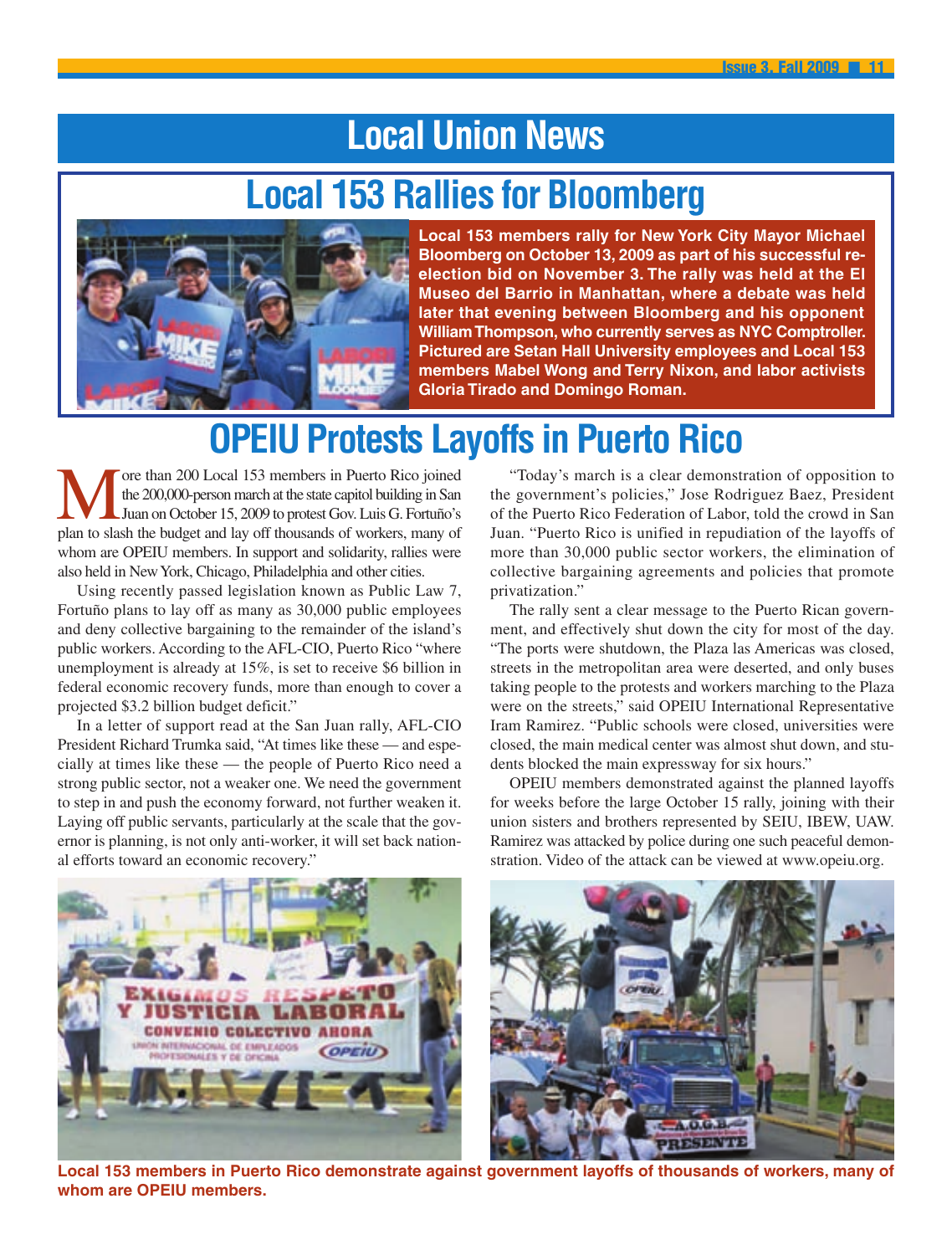# **Local Union News**

# **Local 386 in Canada Fights to Save Members During Company Restructuring**

ocal 386 in Thunder Bay, Ontario, Canada, has fought to save the jobs of the remaining 20 office clerical staff atAbitibi Bowater pulp and paper mill despite widespread restructuring efforts and the company's bankruptcy status.

"This is the only pulp and paper mill left in Thunder Bay," said Local 386 President and OPEIU International Representative Larry Kopechanski. "At its peak in the early 1980s, the mill had 2,500 unionized workers and there were 187 unionized office clerical workers. After this last restructuring that eliminated another 147 jobs, the mill will be operating with 470 employees — 90 management and 380 hourly workers." In addition to OPEIU, unions representing these workers include the Communication, Energy and Paperworkers of Canada, IBEW, Operating Engineers and the Steelworkers.

Despite these massive reductions in staff, the company's future is uncertain. "The company is comprised of 11 pulp and paper mills

# **Save the Date** OPEIU 25th Convention

Westin St. Francis Hotel, San Francisco, California

> June 28- July 1, 2010

Additional details to follow

Holiday Ad 09

and 23 saw mills throughout Canada, the United States and even one in the Far East," said Kopechanski. "The company has Chapter 11 protection, but the problem is that some of the loans are insured by the same financial institutions that provided the loans. If the company folds, these institutions will receive 100 percent of their money back, so obviously it's in their best interest for the company to close. Still, I'm optimistic it will survive."

**Holiday Deals and Discounts to make your holidays sparkle —exclusively for union members!**



### **Find great gifts at great prices.**

Your Union Plus benefits help you make the most of your holiday budget. Get discounts on everything from flowers and laptops to wireless phones and more.

## Shop today at: **UnionPlus.org/HolidayDiscounts**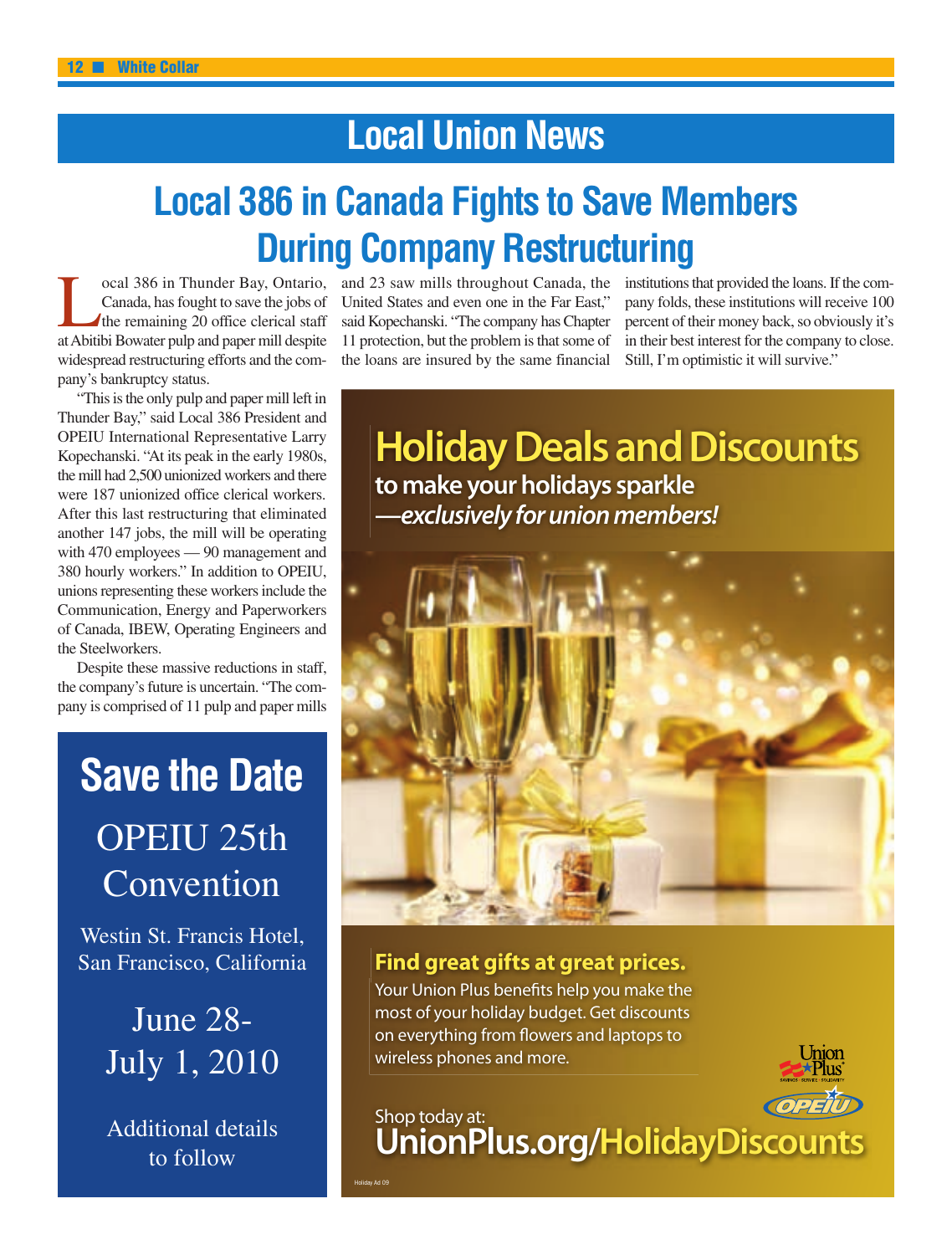# **Congratulations to 2009 Scholarship Winners!**

**OPEIU congratulates the winners of the 2009 Howard Coughlin Memorial and John Kelly Labor Studies Scholarship Funds.**

## **Full-Time Winners Howard Coughlin Memorial Scholarship Fund arship Fund**



Ravi Budhan Local 153 Region II

Ethan Frost Local 95 Region VII



Morgan Mayer-Jochimsen Local 39 Region VII





Amelia Neumann-Moore Local 2002 Region VII



**Labor Studies Scholarship Winner** 

**John Kel John Kelly**

*Great Opportunity Waiting at Summer Camp!* The OPEIU Romeo Corbeil/ Gilles Beauregard Memorial Fund offers an opportunity for children of OPEIU members to attend a summer camp and learn how a union works and why being in a

Sharon O'Connor Local 6 Region II

# Colleen DeRonda





Alejandro Sills Local 298 Region IV



Abbeygail Jiongco Local 4873 Region III



Amanda Spencer

Local 39 Region VII



Roland Thayer Local 12 Region VII









The application deadline for the Summer Camp Program is June 15, 2010 and is offered to children between the ages of 13 and 16. There are only 20 spaces available and applications are selected on a first-come, first-served basis.

Visit www.opeiu.org and click on Member Resources/Union Scholarships to learn more about OPEIU scholarship opportunities and to download applications.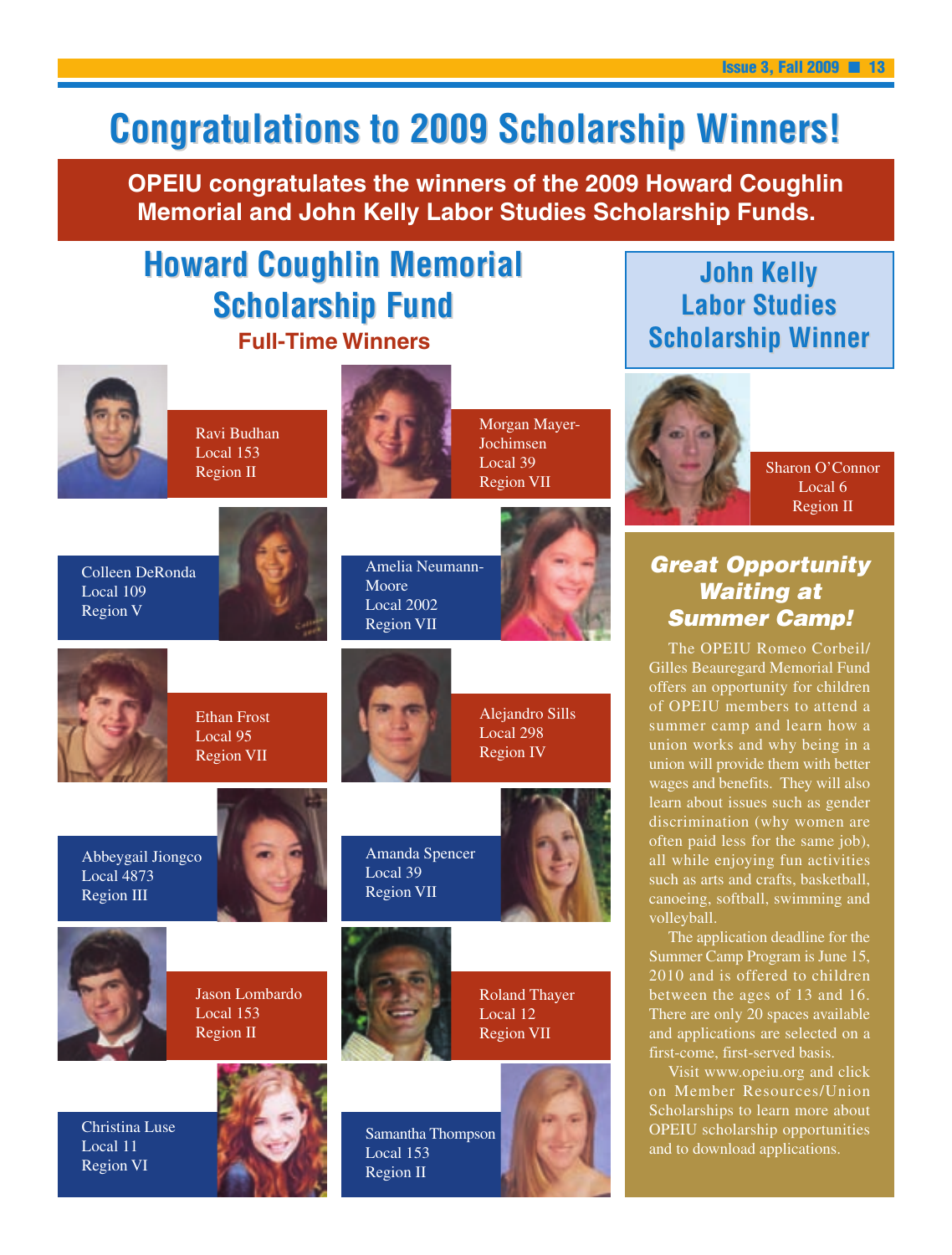

# **Washington Window**

# **Who Created This Economic Mess?**

Who created this economic<br>
posed by union leaders, including new mess, the worst since the Great Depression? That's a question AFL-CIO President Richard Trumka, politicians, economists and citizens especially citizens suffering its ravages.

Trumka is blunt about it. In a speech leading a protest at the nation's financiers' citadel, the New York Stock Exchange, he squarely blamed the bankers, brokers, hedge fund traders, shady manipulators and others who brought the financial system crashing down around their ears — and the U.S. and world economy around ours.

"Brothers and sisters…we are here today to demand more accountability from our financial system…from Wall Street…from the Masters of the Universe who speculate in phony instruments rather than invest in the real economy," Trumka declared.

"And we're here to support President Obama's call here on Wall Street for tough new regulations…to keep our economy safe from speculators and the apostles of greed," he added.

After detailing the woes of jobless-

ness and foreclosures that the crash has brought, Trumka declared: "Banks and other financial institutions must be held accountable for making this mess that required trillions of dollars of our money to clean up…For the pain they've inflicted on families who face financial ruin…unemployment…wiped out pensions…foreclosures and bankruptcy.

"Every bank of America should be held responsible for correcting this course…and especially for practices that strangle commerce and kill jobs," Trumka declared.

Trumka's right. And there's even more to it.

Near the close of debate on a resolution on the economy on the last day of the AFL-CIO Convention, an unnamed delegate had a short but important observation: "Businesses do only what governments allow them to do."

Bingo. Yes, the financials ran amok and drove the economy into the ditch, but that's only because the politicians — Democrats and Republicans — let them do so.

It's called deregulation. Deregulation, remember, was supposed to bring com-

petition. It started with airlines and trucking, under Democrat Jimmy Carter.

Just ask any airline worker about the chaos he or she has had to endure for the last 30 years – or ask any trucker how many hours and miles he or she must drive, fatigued and without a break, in order to pay for his or her own truck, insurance, gas, tires, Social Security taxes, and on and on. That's "deregulation."

It continued under Republican Ronald Reagan and became bipartisan under Democrat Bill Clinton, who agreed to the GOP push — aided and abetted by business dollars and lobbying — for financial deregulations, tearing down the walls FDR erected.

And, of course, neither GOPer George W. Bush, nor GOP-appointed Federal Reserve Chairman Alan Greenspan nor either party in Congress stopped the financial deregulation steamroller of the last nine years, much less extended regulation to new industries, such as hedge funds, that needed it. They quashed pro-regulation efforts.

So Trumka is right: Lay the blame at the financiers' feet. But that delegate is also correct. It's the pols' fault, too.

## **Send Us Your Email Address and Fax Number!**

OPEIU is updating its membership email and fax lists! Please fill out this form and return it to: *White Collar* Attn: Nicole Korkolis **OPEIU** 265 West 14th Street Suite 610 New York, N.Y. 10011 Name Local Union Local Union  $\Box$ 

Email Address **Email Address Example 20** Fax Number **Example 20** Fax Number **Example 20** Fax Number **Example 20** Fax Number **Example 20** Fax  $\frac{1}{2}$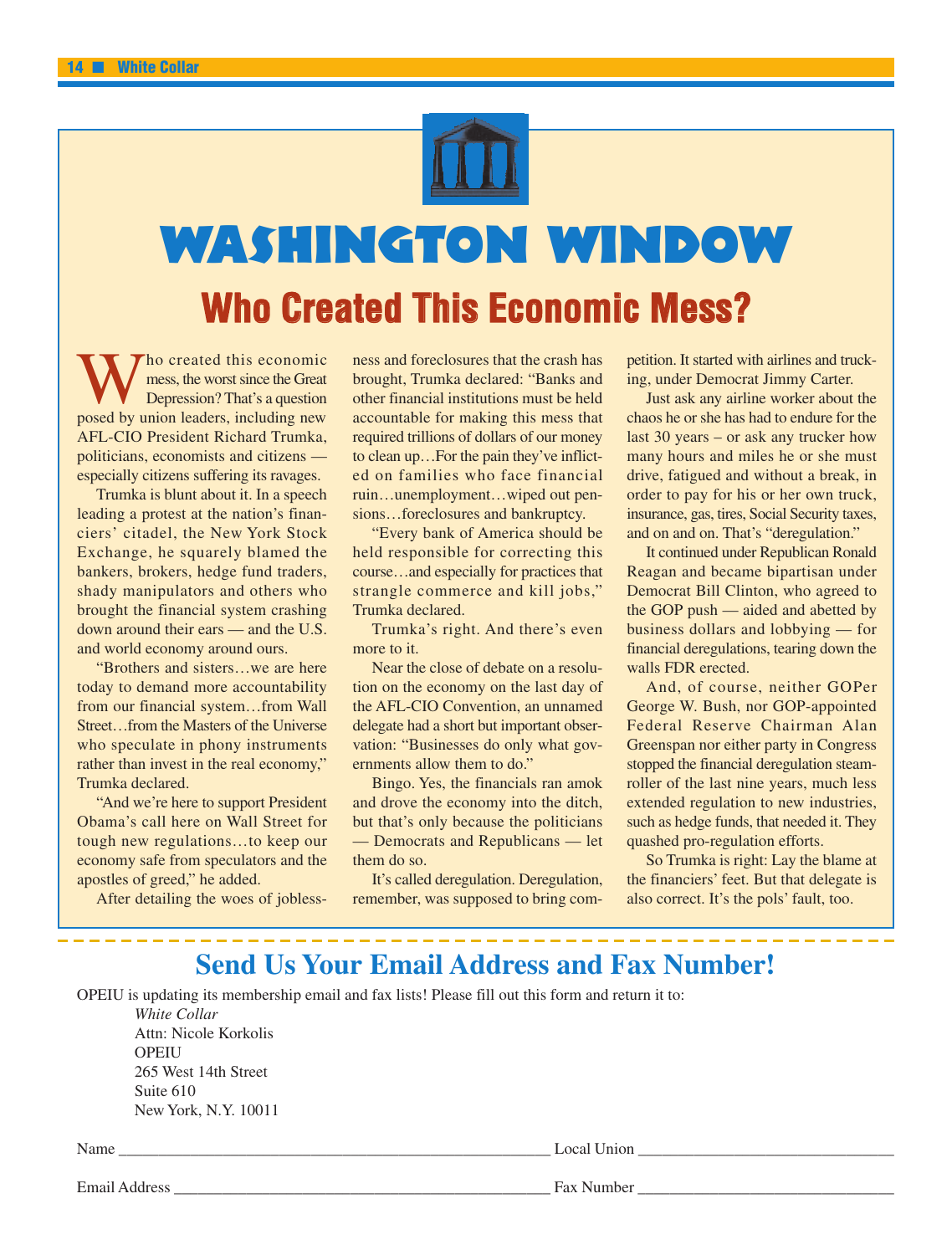# **■ Work and Health**

## **Doctors and Patients: Can The Relationship Be Saved?**

### *Submitted by Jeffrey S. Freed, M.D. Associate Professor of Surgery, The Mount Sinai School of Medicine, NYC OPEIU Local 153 Health Fund Medical Director*

re doctors and patients headed<br>for a "divorce?" Hopefully not!<br>Something has gone terribly<br>wrong with our medical system as evifor a "divorce?" Hopefully not! Something has gone terribly wrong with our medical system, as evidenced by the ugly fight in Congress over finding a way to improve our health care system. And the doctor-patient relationship is one of the real victims of this breakdown in communication.

Remember Dr. Marcus Welby, everyone's favorite family doctor? He clearly savored every moment of practicing medicine and his patients loved him for the care and concern he demonstrated. There was real warmth, understanding and mostly a feeling that the doctor had your best interest at heart. That is the image my fellow residents and I had when we were in the process of training to be physicians. And for that deep concern we were willing to show, we thought we would live in the reflection of the sunshine that our patients would cast upon us as we healed the sick and tended to the dying.

It sounds like a Hollywood melodrama, but in fact it was the way it really was once upon a time. In the last two decades, however, there has been a marked deterioration in the relationship between physicians and their patients. This can be identified in the medical literature and the lay press.

The perceived issues that have led to this include physicians' insensitivity, lack of time for listening and arrogance. Patients often feel that doctors complain too much and evidence an air of privilege. Doctors on the other hand often think that patients are ungrateful, demanding, and are hard to please. Doctors occasionally become offended when a patient challenges their diagnosis or treatment recommendation, occasionally prompted by accurate or inaccurate information found by the patient.

Who is right? This is a very difficult question. We in the medical profession who think about these problems are convinced this deterioration in the relationship interferes with patient care, creates doubt in the minds of patients, and occasionally leads to unwarranted lawsuits that waste the time and money of the health care system, physicians and patients.

Doctors and patients have legitimate complaints about the system. We have to work together to resolve these issues. We have to start communicating. When your physician seems curt with you, it is alright to point it out to him or her. It is perfectly acceptable to say you do not understand what has been said to you. And if you do not understand the explanation, it is acceptable to ask for written information or an Internet site where you might be able to obtain data that will clarify your confusion. And if the explanation still does not make any sense, a second opinion may be more than an option; it might be a necessity to show you exactly what you have and what to do about it. Nothing less is acceptable, and it is your doctor's obligation to provide that. And it is your obligation as a patient to be open, honest and forthright in your interaction and provide clear information to the doctor, and ask direct questions that do not avoid what are often painful topics. Also, if you are having a problem, return to see your physician with someone accompanying you who may have more expertise or experience with medical problems.

These tips will allow you to maintain a professional relationship with your physician and receive the medical care you are entitled too. If, at the end of your efforts, your physicians does not do these things, if might be time to look for another physician. This too is completely acceptable and desirable if you are to receive the medical care you deserve.

*Jeffrey S. Freed, M.D., P.C. specializes in general surgery/proctology. He can be reached via email at jsfmd@aol.com.* 

**For more information about the OPEIU, visit our website at www.opeiu.org.**